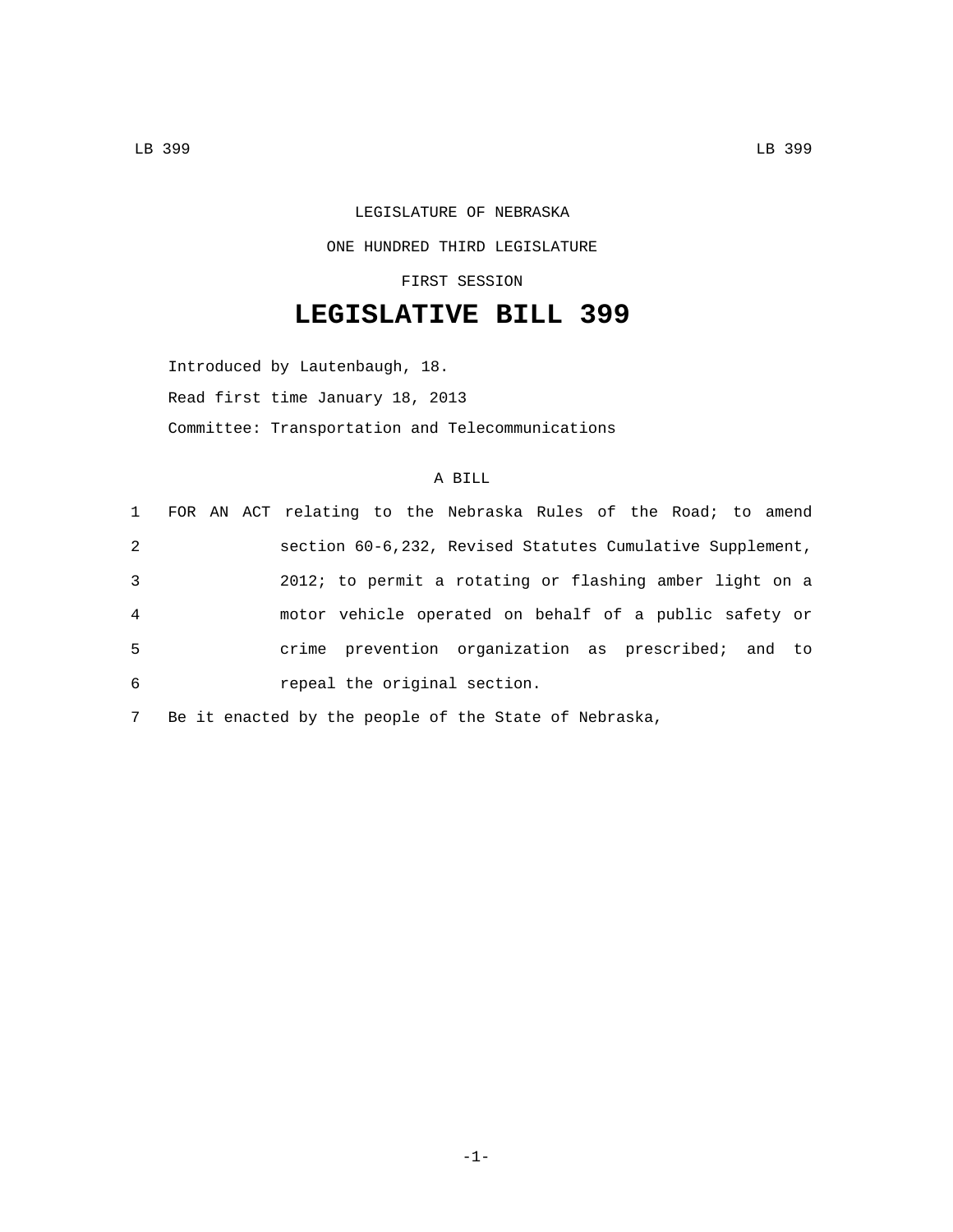LB 399 LB 399

1 Section 1. Section 60-6,232, Revised Statutes Cumulative 2 Supplement, 2012, is amended to read:

 60-6,232 (1) A rotating or flashing amber light or lights shall be displayed on the roof of any motor vehicle being operated by any rural mail carrier outside the corporate limits of any municipality in this state on or near any highway in the process of 7 delivering mail.

8 (2) A rotating or flashing amber light or lights may be 9 displayed on  $(1)$ - $(a)$  any vehicle of the Military Department while on 10 any state emergency mission,  $\left\{2\right\}$  (b) any motor vehicle being operated 11 by any public utility, vehicle service, or towing service or any 12 publicly or privately owned construction or maintenance vehicle while 13 performing its duties on or near any highway,  $\left(3\right)$   $\left(\frac{c}{c}\right)$  any motor 14 vehicle being operated by any member of the Civil Air Patrol,  $\left(4\right)$   $\left(4\right)$ 15 any pilot vehicle escorting an overdimensional load,  $\{5\}$  (e) any 16 vehicle while actually engaged in the moving of houses, buildings, or 17 other objects of extraordinary bulk, including unbaled livestock 18 forage as authorized by subdivision (2)(f) of section  $60-6,288, 46$ 19 (f) any motor vehicle owned by or operated on behalf of a railroad 20 carrier that is stopped to load or unload passengers,  $\theta$   $(7)$  (g) any 21 motor vehicle operated by or for an emergency management worker as 22 defined in section 81-829.39 or a storm spotter as defined in section 23 81-829.67 who is activated by a local emergency management 24 organization, or (h) any motor vehicle operated by a volunteer member 25 of a public safety or crime prevention organization which has been